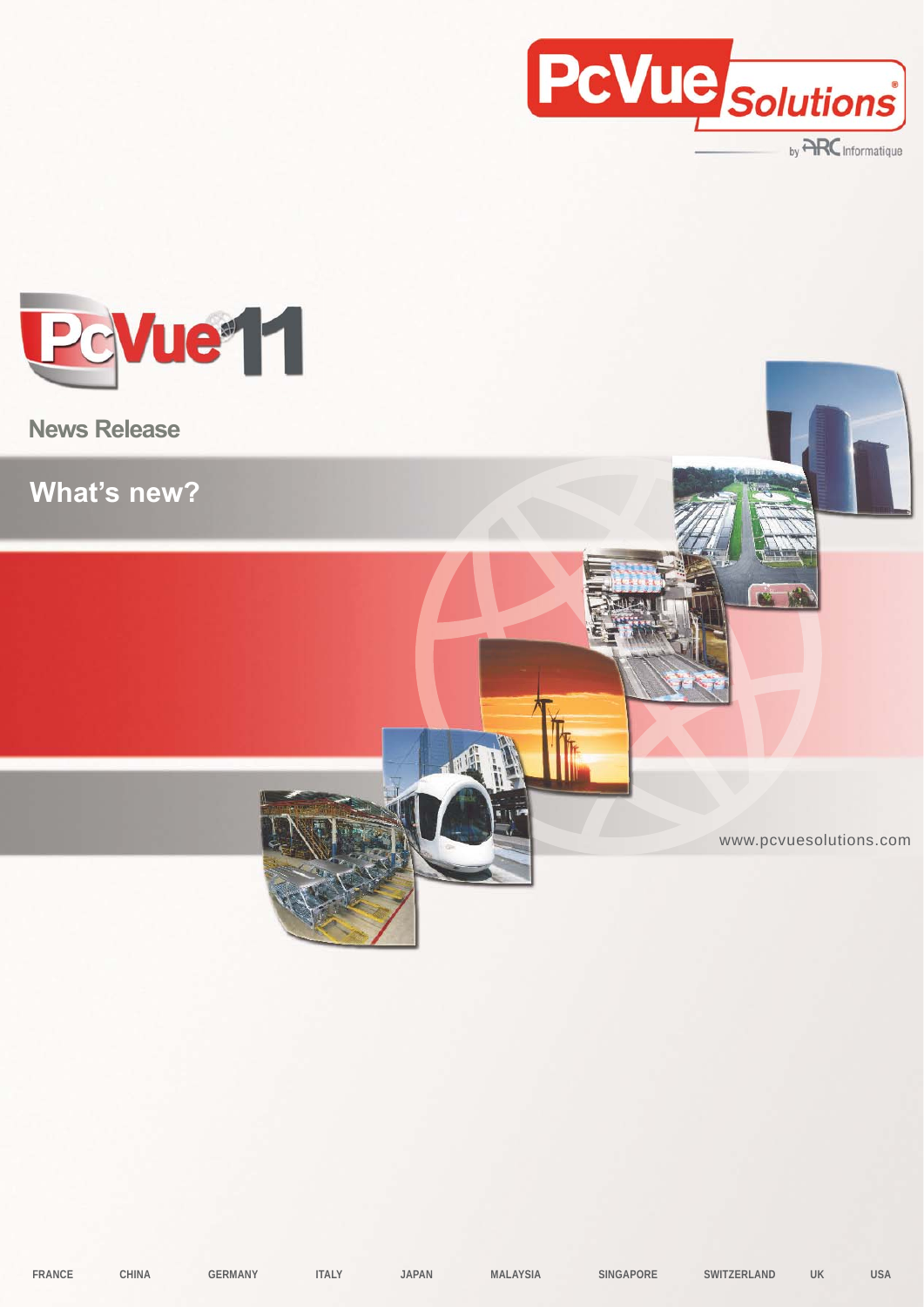

## **New Librairies**

### **Ease your development and your maintenance!**











#### **A MODULAR APPROACH**

- Consistent and modular objects
- Customizable modeling of complex objects
- Endless combinations

#### **A BUSINESS APPROACH**

- Objects adapted to different needs
- Libraries of common objects
- Specific business libraries



### **NEW LIBRARIES**

- More than 4000 pictures in PNG format
- About 900 animated objects

• More than 100 predefined templates containing instantiated variables, alarms, symbols, treatment thresholds ...

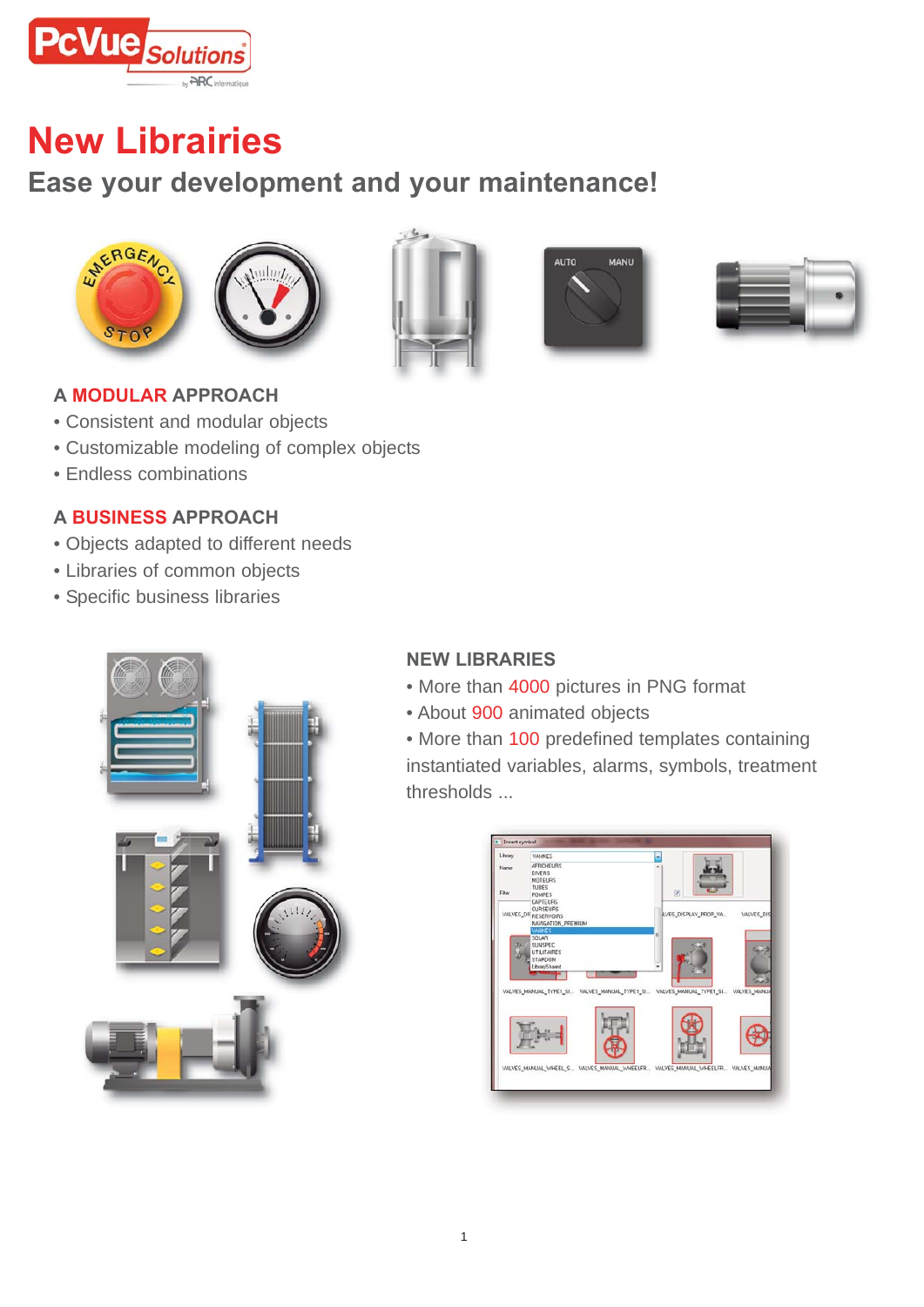

| $\leq$ company          | 18,300612<br>2012-00-06<br>2012-08-06<br>16200412<br>18000812<br>2013-05-01<br>16200912<br>2013-00-01 | Lorent gauer door ut arret, consecteurs<br>Lurem boum dolor of amet, convec-<br>Linwin gauge dator of artest, convectistuer<br>Loren journ door st anvit, consectioners |                                                                                          |
|-------------------------|-------------------------------------------------------------------------------------------------------|-------------------------------------------------------------------------------------------------------------------------------------------------------------------------|------------------------------------------------------------------------------------------|
| <b>DE LOGIN</b>         | COMPANY<br>LOGO<br>my                                                                                 | 2012-08-08<br>18200512<br>2013-09-06<br>2012-00-08<br>2012-00-06<br>2012-00-08                                                                                          | 1620-0n 12<br>Lore<br>Lore<br>16200n12<br>Lore<br>18200912<br>Liam<br>16/2005.12<br>Lore |
| HOME<br>ŀп              | <b>PH</b> LOGIN                                                                                       |                                                                                                                                                                         |                                                                                          |
| lih<br><b>BUILDINGS</b> | <b>HOME</b><br>íп                                                                                     | <b>MYCOMPANYLOGO</b>                                                                                                                                                    |                                                                                          |
| ヶ<br><b>ELECTRICIT</b>  | Œ<br><b>BUILDINGS</b>                                                                                 | $L =$ LOGIN                                                                                                                                                             | ⊠                                                                                        |
| AHU                     | <b>ELECTRICITY</b>                                                                                    | <b>MENU1</b>                                                                                                                                                            |                                                                                          |
| <b>ACCESS</b>           | AHU                                                                                                   | <b>FUNCTION 1</b><br><b>FUNCTION 2</b>                                                                                                                                  |                                                                                          |
| <b>DASHBOAR</b>         | $\overline{ }$<br><b>ACCESS</b>                                                                       | <b>FUNCTION 3</b><br><b>FUNCTION 4</b>                                                                                                                                  |                                                                                          |
| Toronto                 | <b>DASHBOARD</b>                                                                                      | <b>FUNCTION 5</b>                                                                                                                                                       |                                                                                          |
| $12^{\circ}$ C          | Toronto                                                                                               | MFNU <sub>2</sub>                                                                                                                                                       |                                                                                          |

### **NEW LIBRARIES**

- Customizable QuickStart projects
- Different styles and resolutions
- Ready: Views, alarms, curves, historical, user profiles ...



## **Trending New functionalities**

- Integration of thresholds
- Plotting curves threshold, min, max
- Special colors show exceeded thresholds
- Offset curves in time

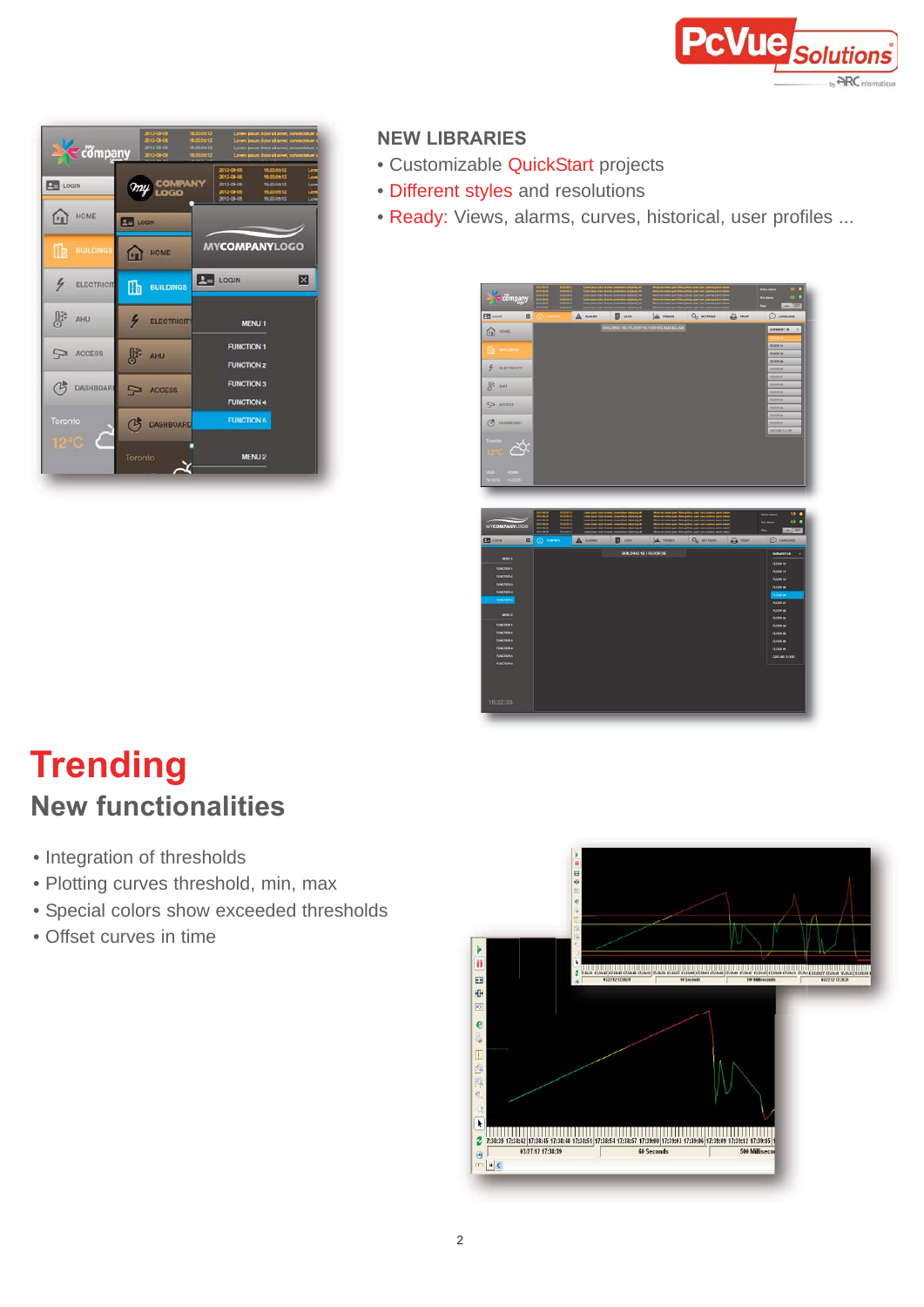

## **Integrated planning! Web Scheduler 2.0**



- Web Graphical interface
- Access time programs out of PcVue context
- Intuitive, user-friendly and respectful of ergonomic principles

### **Diagnostics Tools Monitor your applications!**

### **DIAGNOSTIC**

- Flow analysis and system resources
- Graphical presentation
- Integrated in Application Explorer



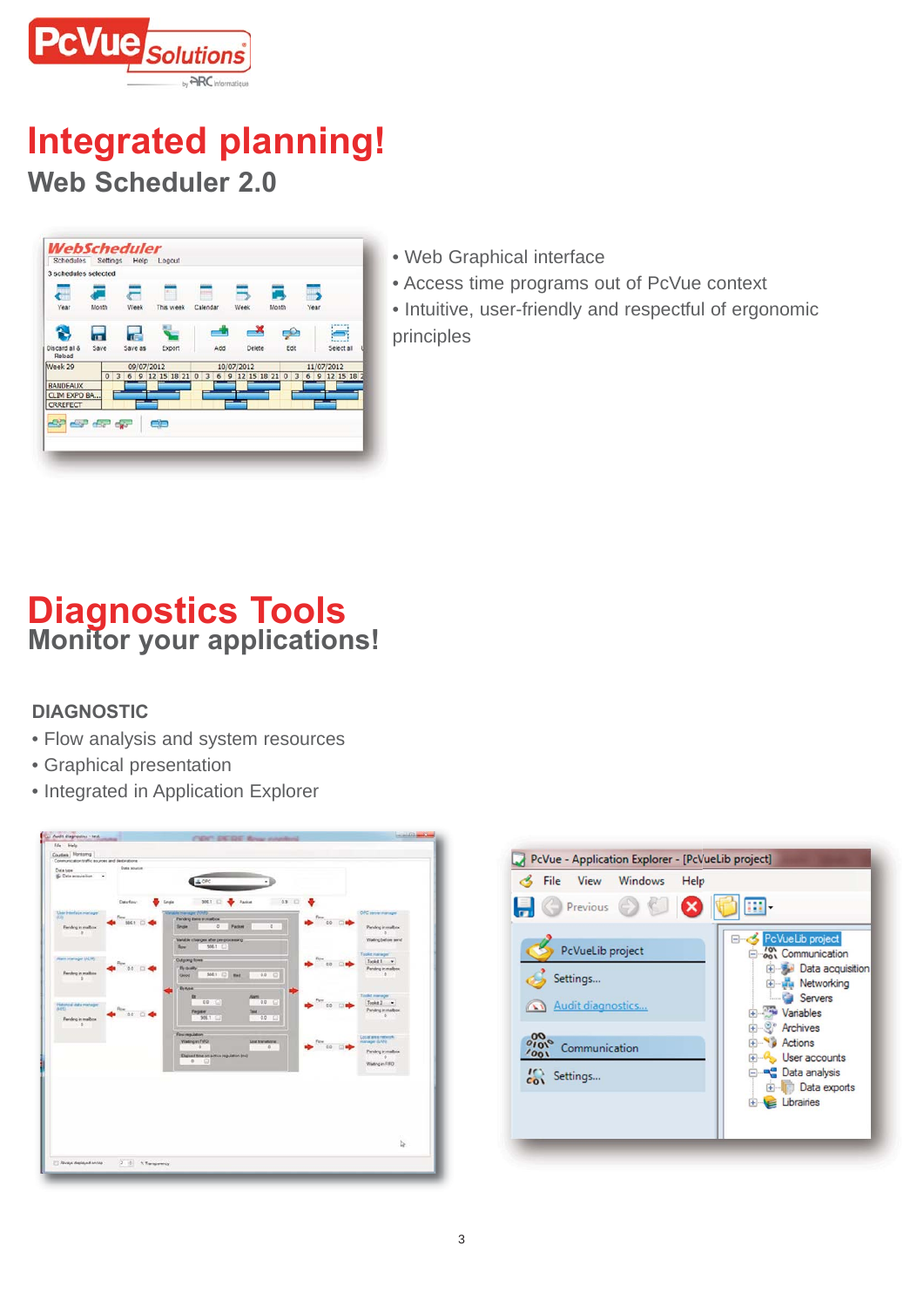

## **Smart Building Ready From BMS to Smart Building Ready**

- Provide a single interface for the supervision of all types of buildings
- Able to interface with equipment from different manufacturers
- Provide maintenance crews and operators integrated tools to reduce costs
- Able to interface with energy suppliers





# **Smart Grid Ready**

### **Why a Smart Grid Ready offers?**



• Take advantage of these technologies with monitoring tools that you already have mastered

• No need to use specific tools dedicated to energy management

• Offer a consistent environment, controlling both industrial installations and managing energy

• Certified products (KEMA)

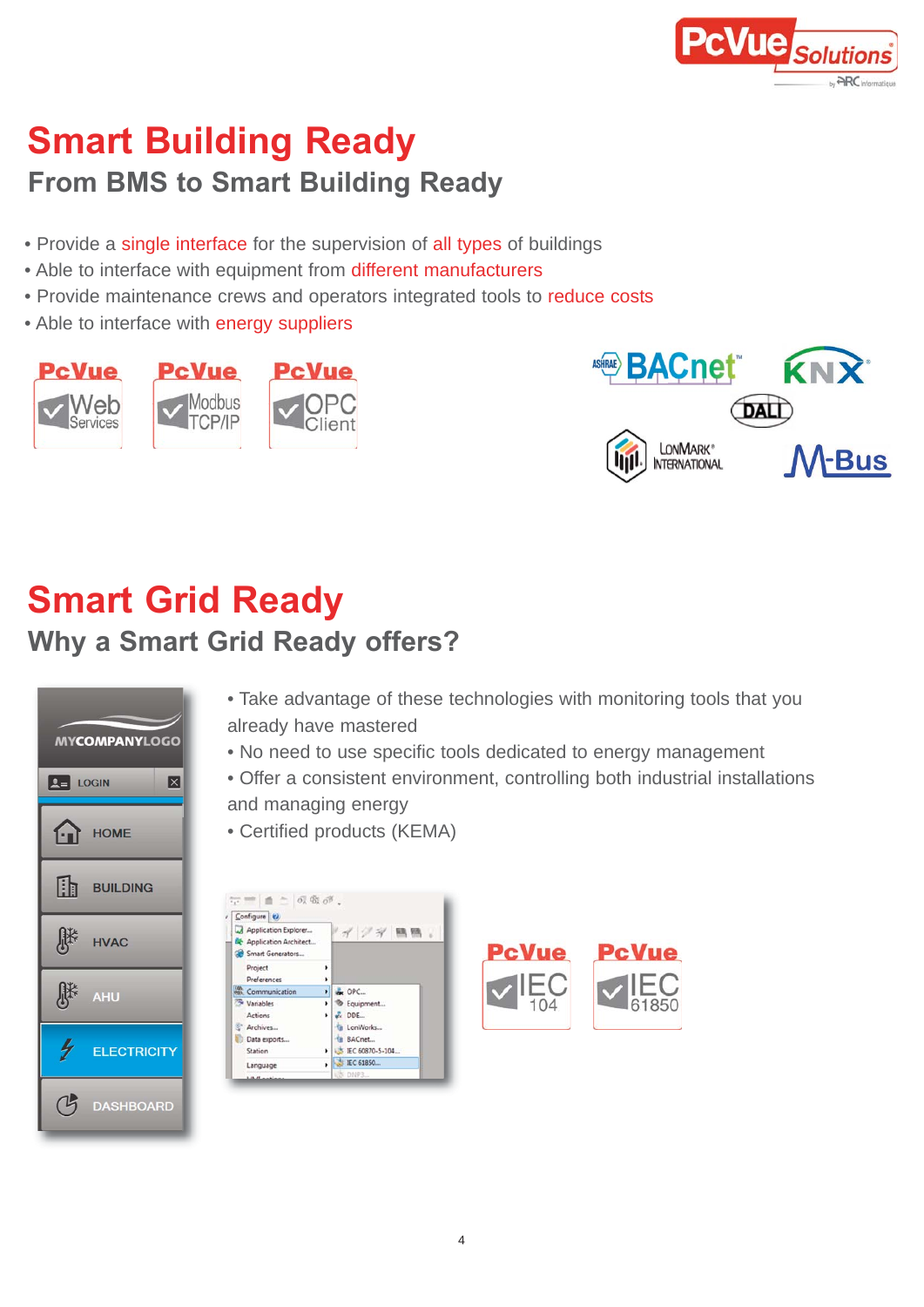



### **PROTOCOLS, STANDARD AND NATIVE FEATURES!**

- IEC 61850 client
- IEC 104 client
- DNP3 client
- PICS available
- Dynamic Busbar Coloring



## **Data Analysis Data Export – Integrated PcVue Module**

- Integrated to the Application Explorer
- Statistical data processing
- Operating in Excel



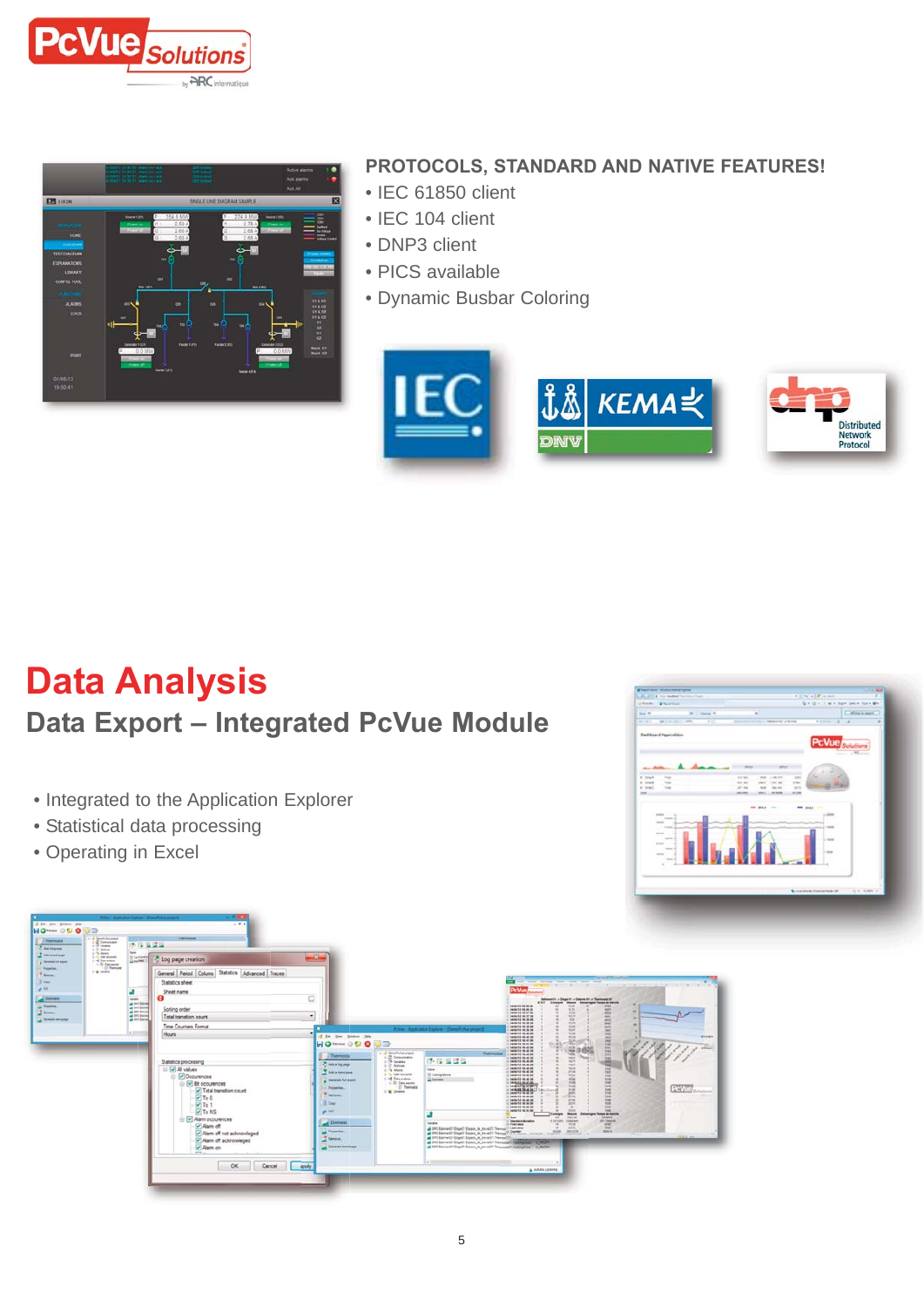

## **Execution Environment PcVue 11 : Platforms**

- Windows 8 for client stations
- Windows 2012 Server for server stations
	- acquisition
	- archiving
- SQL Server 2012







# **Mobility & Distant Access**

## **TouchVue – Monitoring your systems from your pocket!**

- Provides access to PcVue information without scripting
- Allows you to be notified when alarms occur
- Filter information according to PcVue profiles
- Allows access to different sites